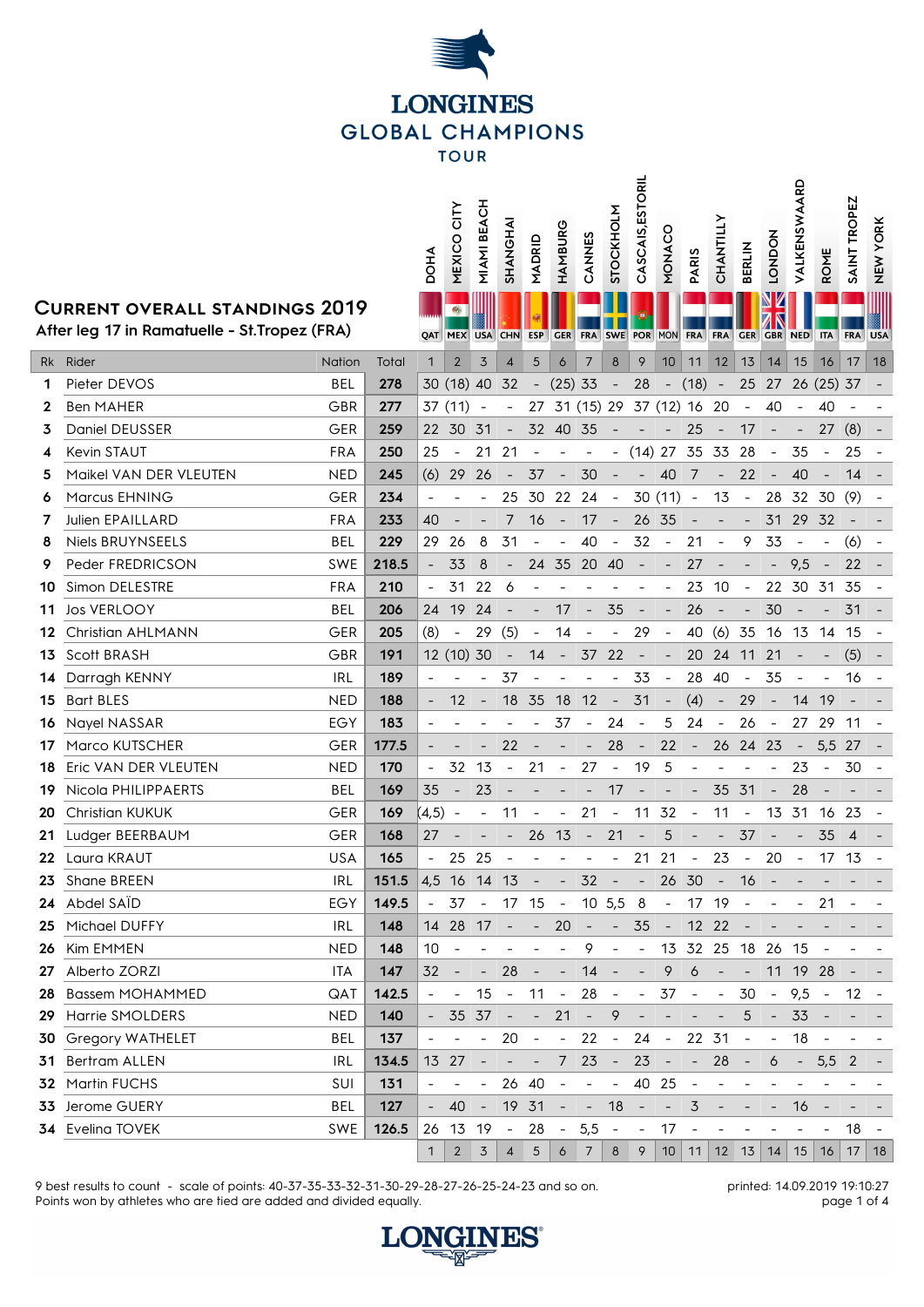

**CASCAIS,ESTORIL**

**CASCAIS, ESTORIL** 

VALKENSWAARD

## **Current overall standings 2019**

I

|                                                                                 |                               |            |       | DOHA                         | CITY<br>MEXICO           | MIAMI BEACH              | SHANGHAI                 | MADRID                   | HAMBURG                  | CANNES                   | STOCKHOLM                | CASCAIS, ESTOR           | <b>MONACO</b>                | <b>PARIS</b>             | CHANTILLY                | <b>BERLIN</b>            | <b>LONDON</b>            | VALKENSWAARI             | ROME                     | SAINT TROPEZ             | <b>NEW YORK</b> |
|---------------------------------------------------------------------------------|-------------------------------|------------|-------|------------------------------|--------------------------|--------------------------|--------------------------|--------------------------|--------------------------|--------------------------|--------------------------|--------------------------|------------------------------|--------------------------|--------------------------|--------------------------|--------------------------|--------------------------|--------------------------|--------------------------|-----------------|
| CURRENT OVERALL STANDINGS 2019<br>After leg 17 in Ramatuelle - St. Tropez (FRA) |                               |            |       |                              | <b>QAT MEX</b>           | <b>USA</b>               | <b>CHN</b>               | <b>ESP</b>               | <b>GER</b>               | <b>FRA</b>               | <b>SWE</b>               | <b>POR</b>               | <b>MON</b>                   | <b>FRA</b>               | <b>FRA</b>               | <b>GER</b>               | <b>GBR</b>               | <b>NED</b>               | <b>ITA</b>               | <b>FRA</b>               | <b>USA</b>      |
|                                                                                 | Rk Rider                      | Nation     | Total | $\mathbf{1}$                 | $\overline{2}$           | 3                        | $\overline{4}$           | 5                        | 6                        | $\overline{7}$           | 8                        | 9                        | 10                           | 11                       | 12                       | 13                       | 14                       | 15                       | 16                       | 17                       | 18              |
| 35                                                                              | Harry CHARLES                 | <b>GBR</b> | 126   | 9                            |                          |                          |                          |                          |                          | 16                       |                          | 4,5                      | 16                           |                          |                          | 32                       | 19                       |                          | 5,5                      | 24                       |                 |
| 36                                                                              | Malin BARYARD-JOHNSSON        | <b>SWE</b> | 124   |                              | 20                       | 35                       | $\overline{\phantom{a}}$ | 25                       | 7                        |                          | 37                       |                          |                              |                          |                          |                          |                          |                          |                          |                          |                 |
| 37                                                                              | <b>Olivier PHILIPPAERTS</b>   | <b>BEL</b> | 124   |                              | 15                       | 32                       |                          |                          | 7                        |                          |                          |                          |                              |                          |                          | 27                       | 6                        | 37                       |                          |                          |                 |
| 38                                                                              | Frank SCHUTTERT               | <b>NED</b> | 123   | 33                           |                          |                          |                          |                          |                          |                          | 33                       | $\overline{\phantom{a}}$ | 24                           |                          |                          | 33                       |                          |                          |                          |                          |                 |
| 39                                                                              | Dani G. Waldman               | <b>ISR</b> | 122   | $\overline{\phantom{a}}$     | 9                        | $\blacksquare$           | 40                       | 33                       |                          |                          |                          |                          |                              |                          |                          | 40                       |                          |                          |                          |                          |                 |
| 40                                                                              | Edwing TOPS-ALEXANDER         | AUS        | 119.5 | 31                           | $\overline{\phantom{a}}$ | 33                       |                          |                          |                          | 25                       |                          |                          |                              | 5                        | 9                        | $\overline{\phantom{a}}$ | $\overline{\phantom{a}}$ | 9,5                      |                          | 7                        |                 |
| 41                                                                              | Wilm VERMEIR                  | <b>BEL</b> | 118.5 | 15                           |                          |                          |                          |                          |                          |                          | 30                       | 20                       | 28                           | 10                       |                          |                          | 10                       | $\overline{\phantom{a}}$ | 5,5                      |                          |                 |
| 42                                                                              | Marc HOUTZAGER                | <b>NED</b> | 118   |                              |                          |                          | 30                       | 13                       | 12                       |                          |                          |                          |                              | 31                       |                          |                          |                          |                          |                          | 32                       |                 |
| 43                                                                              | Luciana DINIZ                 | <b>POR</b> | 114   |                              |                          |                          | 33                       | 29                       | 19                       |                          |                          | 12                       |                              |                          |                          |                          |                          |                          |                          | 21                       |                 |
| 44                                                                              | Carlos Enrique LOPEZ LIZARAZO | COL        | 112   | 28                           |                          | 27                       |                          |                          |                          | 8                        |                          | 16                       |                              |                          |                          |                          |                          |                          |                          | 33                       |                 |
| 45                                                                              | Jur VRIELING                  | <b>NED</b> | 110   |                              |                          |                          | 35                       | $\overline{\phantom{a}}$ | 23                       | $\overline{\phantom{a}}$ | 26                       | $\overline{\phantom{a}}$ | 5                            | 15                       |                          |                          | 6                        |                          |                          |                          |                 |
| 46                                                                              | Henrik VON ECKERMANN          | <b>SWE</b> | 109.5 | $\overline{\phantom{a}}$     |                          |                          |                          |                          |                          |                          | 23                       | $\overline{\phantom{a}}$ | 33                           | $\overline{\phantom{a}}$ | 15                       |                          | $\overline{\phantom{0}}$ | 9,5                      | $\overline{\phantom{a}}$ | 29                       |                 |
| 47                                                                              | Mark MCAULEY                  | <b>IRL</b> | 107   | $\overline{\phantom{a}}$     |                          |                          | 16                       | $\overline{\phantom{a}}$ | 15                       | $\overline{\phantom{a}}$ | 5,5 27                   |                          | $\overline{\phantom{a}}$     | $\overline{\phantom{a}}$ | 21                       | $\overline{\phantom{a}}$ | 17                       | $\sim$                   | 5,5                      | $\overline{\phantom{a}}$ |                 |
| 48                                                                              | <b>Jessica SPRINGSTEEN</b>    | <b>USA</b> | 103   |                              |                          |                          |                          | 12                       | $\overline{\phantom{a}}$ | 18                       |                          |                          |                              | 11                       |                          |                          |                          |                          | 22                       | -40                      |                 |
| 49                                                                              | Emil HALLUNDBAEK              | DEN        | 99.5  |                              |                          | 8                        |                          | 23                       |                          | 29                       |                          | 4,5                      |                              | 29                       |                          |                          | 6                        |                          |                          |                          |                 |
| 50                                                                              | Olivier ROBERT                | <b>FRA</b> | 98    |                              |                          |                          | 3                        |                          | 26                       |                          |                          | 15                       | 30                           | $\overline{\phantom{a}}$ |                          |                          | 14                       |                          |                          | 10                       |                 |
| 51                                                                              | Leopold VAN ASTEN             | <b>NED</b> | 96.5  |                              |                          |                          | 3                        |                          |                          | 5,5                      | 32                       |                          |                              |                          | 18                       | 20                       |                          |                          | 18                       |                          |                 |
| 52                                                                              | Shane SWEETNAM                | IRL        | 94    | $\overline{\phantom{a}}$     | $\overline{\phantom{0}}$ | 28                       | $\overline{\phantom{a}}$ |                          | 29                       |                          |                          |                          |                              |                          |                          |                          | 37                       |                          |                          |                          |                 |
| 53                                                                              | Eduardo ALVAREZ AZNAR         | <b>ESP</b> | 94    | $\overline{\phantom{a}}$     |                          | 18                       |                          | 22                       | $\overline{\phantom{a}}$ | $\overline{\phantom{a}}$ | 5,5 25                   |                          |                              |                          |                          |                          | 18                       | $\overline{\phantom{a}}$ | 5,5                      |                          |                 |
| 54                                                                              | Emily MOFFITT                 | GBR        | 92    | 21                           |                          |                          | $\overline{\phantom{a}}$ | 20                       | -16                      | $\blacksquare$           | 20 4,5                   |                          | $\qquad \qquad \blacksquare$ |                          | 5                        |                          |                          |                          | 5,5                      | $\overline{\phantom{a}}$ |                 |
| 55                                                                              | Penelope LEPREVOST            | <b>FRA</b> | 90    |                              |                          |                          |                          |                          |                          |                          |                          |                          |                              | 33                       | 37                       |                          |                          |                          |                          | 20                       |                 |
| 56                                                                              | Marlon MODOLO ZANOTELLI       | <b>BRA</b> | 90    |                              |                          |                          | 24                       |                          |                          | 19                       |                          |                          |                              |                          |                          | 10                       |                          |                          | 37                       |                          |                 |
|                                                                                 | 57 William WHITAKER           | GBR        | 90    |                              |                          |                          | 14                       | 18 11                    |                          | $\sim$                   | $\sim$                   | 19 15                    |                              |                          |                          | 13                       |                          |                          |                          |                          |                 |
| 58                                                                              | Denis LYNCH                   | <b>IRL</b> | 89    |                              | 6,5                      |                          |                          |                          |                          | $\overline{\phantom{a}}$ |                          | 11 22 18                 |                              | $\blacksquare$           | $\overline{\phantom{a}}$ | $\overline{a}$           | 9                        | $\sim$                   | 5,5 17                   |                          |                 |
| 59.                                                                             | Michael G DUFFY               | IRL        | 87    | 23                           |                          |                          | $\overline{\phantom{a}}$ | 10                       | $\overline{\phantom{a}}$ | $\overline{\phantom{a}}$ | 31                       | $\overline{\phantom{a}}$ |                              | $\overline{\phantom{a}}$ | 8                        | 15                       |                          |                          |                          |                          |                 |
| 60.                                                                             | Lorenzo DE LUCA               | <b>ITA</b> | 83    | $\qquad \qquad \blacksquare$ |                          | $\frac{1}{2}$            | 23                       | $\overline{\phantom{a}}$ |                          | $\overline{\phantom{a}}$ | 27                       | $\blacksquare$           | $\blacksquare$               | 14                       |                          |                          |                          |                          |                          | 19                       |                 |
|                                                                                 | 61 Pius SCHWIZER              | SUI        | 80    | 20                           |                          | $\overline{\phantom{a}}$ | 27                       | 6                        |                          |                          |                          |                          | 20                           |                          | $\prime$                 |                          |                          |                          |                          |                          |                 |
| 62                                                                              | Laura KLAPHAKE                | GER        | 77    |                              |                          |                          |                          | 19                       | 24                       | $\overline{\phantom{a}}$ | 14                       |                          |                              |                          |                          |                          |                          |                          | 20                       |                          |                 |
| 63                                                                              | Jane RICHARD PHILIPS          | SUI        | 77    | 11                           | 24                       | $\overline{\phantom{a}}$ | 8                        | 17                       | $\overline{\phantom{a}}$ |                          |                          | 17                       |                              |                          |                          |                          |                          |                          |                          |                          |                 |
| 64                                                                              | Georgina BLOOMBERG            | <b>USA</b> | 73    | $\overline{\phantom{a}}$     |                          | 8                        |                          |                          |                          |                          |                          |                          |                              |                          | 17                       | 12                       | 12 24                    |                          | $\overline{\phantom{a}}$ |                          |                 |
| 65                                                                              | Kent FARRINGTON               | USA        | 72    |                              | 21                       |                          |                          |                          |                          |                          |                          |                          |                              |                          |                          | 23                       |                          |                          | $\overline{\phantom{a}}$ | 28                       |                 |
| 66                                                                              | Michael WHITAKER              | GBR        | 72    | $\overline{\phantom{a}}$     |                          | 8                        |                          | 6                        | 7                        |                          |                          |                          |                              | 9                        | 27                       |                          |                          | -                        | 15                       |                          |                 |
| 67                                                                              | Geir GULLIKSEN                | <b>NOR</b> | 70    |                              |                          |                          |                          |                          | 7                        |                          | 25                       | $\overline{\phantom{a}}$ | 14                           |                          |                          |                          |                          |                          | 24                       |                          |                 |
| 68                                                                              | <b>Titouan SCHUMACHER</b>     | FRA        | 64    | $\overline{\phantom{a}}$     |                          |                          | 29                       |                          | $\overline{\phantom{a}}$ | 11                       | $\overline{\phantom{a}}$ | $\qquad \qquad -$        | 19                           |                          |                          | 5                        |                          |                          |                          |                          |                 |
|                                                                                 |                               |            |       | $\mathbf{1}$                 | $\overline{2}$           | $\overline{3}$           | $\overline{4}$           | 5                        | 6                        | $\overline{7}$           | 8                        | 9                        |                              | $10$ 11                  |                          | $12 \mid 13 \mid$        | 14                       | 15                       | 16                       | 17                       | 18              |

9 best results to count - scale of points: 40-37-35-33-32-31-30-29-28-27-26-25-24-23 and so on. Points won by athletes who are tied are added and divided equally.

printed: 14.09.2019 19:10:27 page 2 of 4

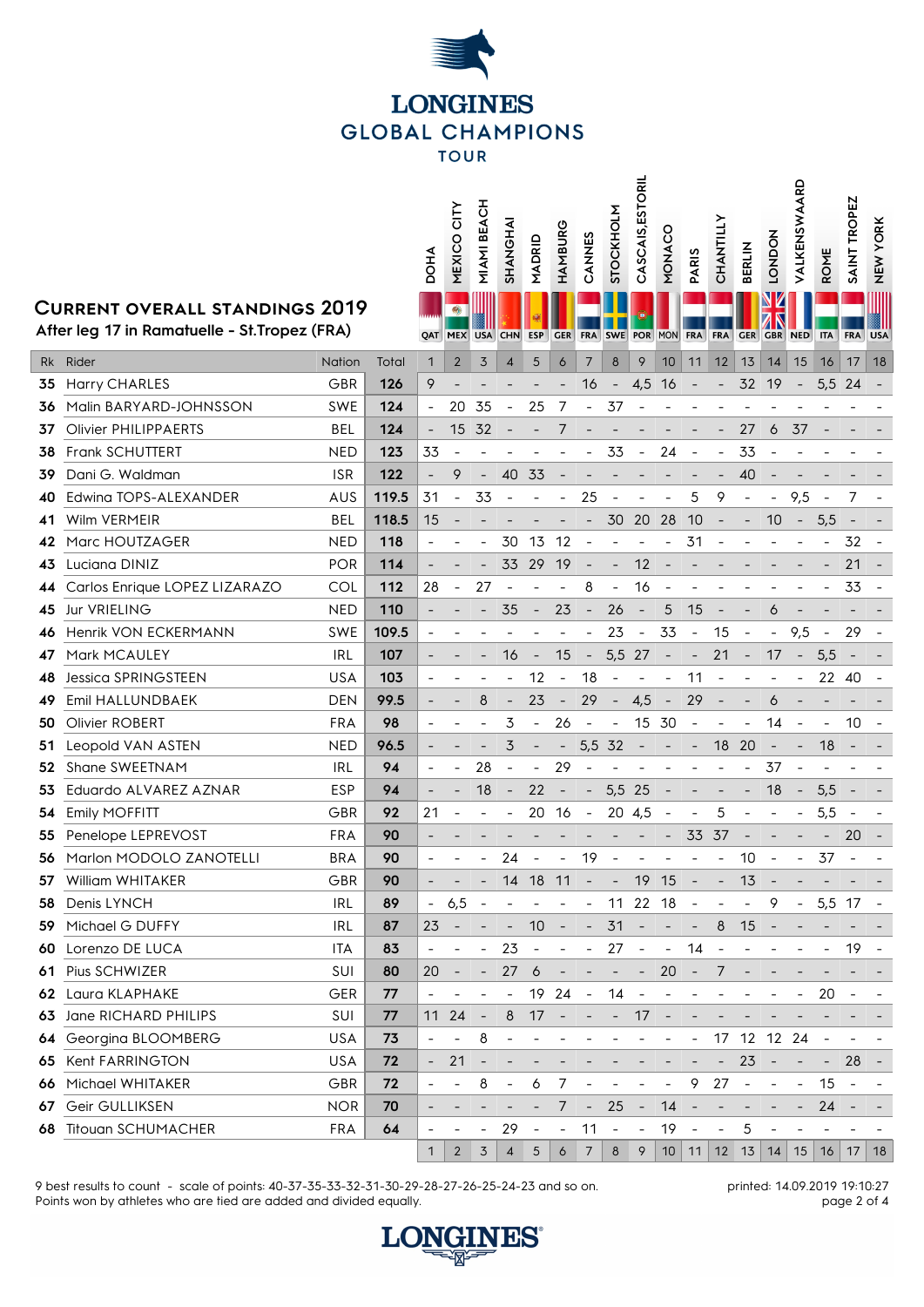

**MEXICO CITY MIAMI BEACH** **STOCKHOLM<br>CASCAIS,ESTORIL CASCAIS,ESTORIL**

**VALKENSWAARD**

VALKENSWAARD

**SAINT TROPEZ** SAINT TROPEZ<br>NEW YORK

## **Current overall standings 2019**

|     |                                                                                 |            |       | DOHA                         | MEXICO CI      | <b>MIAMI BEA</b> | SHANGHAI       | MADRID     | HAMBURG                  | CANNES         | STOCKHOL   | CASCAIS,E                | NONACO     | PARIS      | CHANTILLY  | <b>BERLIN</b> | <b>LONDON</b>  | VALKENSW | ROME                 | <b>TROI</b><br>SAINT | <b>NEW YORK</b> |
|-----|---------------------------------------------------------------------------------|------------|-------|------------------------------|----------------|------------------|----------------|------------|--------------------------|----------------|------------|--------------------------|------------|------------|------------|---------------|----------------|----------|----------------------|----------------------|-----------------|
|     | CURRENT OVERALL STANDINGS 2019<br>After leg 17 in Ramatuelle - St. Tropez (FRA) |            |       |                              | <b>QAT MEX</b> | <b>USA</b>       | <b>CHN</b>     | <b>ESP</b> | <b>GER</b>               | <b>FRA</b>     | <b>SWE</b> | <b>POR</b>               | <b>MON</b> | <b>FRA</b> | <b>FRA</b> | <b>GER</b>    | <b>GBR NED</b> |          | <b>ITA</b>           | <b>FRA</b>           | <b>USA</b>      |
| Rk  | Rider                                                                           | Nation     | Total | $\mathbf{1}$                 | $\overline{2}$ | 3                | $\overline{4}$ | 5          | 6                        | $\overline{7}$ | $\delta$   | 9                        | 10         | 11         | 12         | 13            | 14             | 15       | 16                   | 17                   | 18              |
| 69  | Gerco SCHRÖDER                                                                  | <b>NED</b> | 60    |                              |                | 8                |                |            |                          |                |            |                          | 5          |            | 14         | 21            |                |          | 12                   |                      |                 |
| 70  | François Jr MATHY                                                               | <b>BEL</b> | 54    | $\overline{\phantom{a}}$     |                |                  |                |            |                          |                |            |                          |            |            | 29         |               |                | 25       |                      |                      |                 |
| 71  | Karel COX                                                                       | <b>BEL</b> | 54    | 7                            |                |                  | 15             | 6          | $\overline{\phantom{a}}$ | 26             |            |                          |            |            |            |               |                |          |                      |                      |                 |
| 72  | Maurice TEBBEL                                                                  | <b>GER</b> | 53    | $\overline{\phantom{m}}$     |                |                  |                |            | 27                       |                |            |                          |            |            |            |               |                |          |                      | 26                   |                 |
| 73  | Philipp WEISHAUPT                                                               | GER        | 52    | 19                           |                |                  |                |            | 33                       |                |            |                          |            |            |            |               |                |          |                      |                      |                 |
| 74  | Margie GOLDSTEIN-ENGLE                                                          | <b>USA</b> | 52    | $\overline{\phantom{a}}$     |                | 16               |                |            | 28                       |                |            |                          |            | 8          |            |               |                |          |                      |                      |                 |
| 75  | Emanuele GAUDIANO                                                               | <b>ITA</b> | 50    | 16                           |                |                  |                |            |                          |                |            |                          |            |            |            | 8             |                |          | 26                   |                      |                 |
| 76  | Eric LAMAZE                                                                     | CAN        | 49    |                              |                |                  |                |            |                          |                |            |                          |            |            |            |               | 32             | 17       |                      |                      |                 |
| 77  | Constant VAN PAESSCHEN                                                          | BEL        | 40.5  | $\overline{\phantom{a}}$     |                |                  |                |            |                          |                | 5,5        | $\overline{\phantom{a}}$ | 10         |            |            |               | 25             |          |                      |                      |                 |
| 78  | Daniel BLUMAN                                                                   | <b>ISR</b> | 40    |                              |                |                  |                |            |                          |                |            |                          |            | 19         |            |               |                | 21       |                      |                      |                 |
| 79  | Spencer SMITH                                                                   | <b>USA</b> | 38    |                              |                |                  | 10             | 6          |                          |                |            |                          |            |            |            |               |                | 22       |                      |                      |                 |
| 80  | Celine SCHOONBROODT- DE AZEVEDO                                                 | <b>BEL</b> | 37    | $\overline{\phantom{a}}$     |                |                  |                |            |                          |                |            |                          |            | 37         |            |               |                |          |                      |                      |                 |
| 81  | Lucia LE JEUNE VIZZINI                                                          | <b>ITA</b> | 35.5  |                              |                |                  |                |            |                          |                |            | 4,5                      | 31         |            |            |               |                |          |                      |                      |                 |
| 82  | Olivier PERREAU                                                                 | <b>FRA</b> | 34    | $\overline{\phantom{a}}$     |                |                  |                |            |                          | 31             |            |                          |            |            |            |               |                |          |                      | 3                    |                 |
| 83  | Luca MARZIANI                                                                   | <b>ITA</b> | 33    |                              |                |                  |                |            |                          |                |            |                          |            |            |            |               |                |          | 33                   |                      |                 |
| 84  | Mike KAWAI                                                                      | <b>JPN</b> | 33    | $\overline{\phantom{m}}$     |                |                  |                |            |                          |                |            |                          | 23         |            |            |               |                |          | 10                   |                      |                 |
| 85  | Yuri MANSUR                                                                     | <b>BRA</b> | 33    | 18                           |                |                  |                |            |                          |                |            | 10                       | 5          |            |            |               |                |          |                      |                      |                 |
| 86  | Rene LOPEZ                                                                      | COL        | 33    | 17                           | 8              |                  |                |            |                          |                | 8          |                          |            |            |            |               |                |          |                      |                      |                 |
| 87  | Christophe VANDERHASSELT                                                        | BEL        | 32    | $\overline{\phantom{0}}$     |                |                  |                |            |                          |                |            |                          |            |            | 32         |               |                |          |                      |                      |                 |
| 87  | Janne-F. MEYER-ZIMMERMANN                                                       | GER        | 32    |                              |                |                  |                |            | 32                       |                |            |                          |            |            |            |               |                |          |                      |                      |                 |
| 89  | Roger Yves BOST                                                                 | FRA        | 30.5  | $\qquad \qquad \blacksquare$ |                |                  |                |            |                          |                |            |                          |            |            | 13 3,5     | 14            |                |          |                      |                      |                 |
| 90  | <b>Alexis DEROUBAIX</b>                                                         | <b>FRA</b> | 30    | $\qquad \qquad \blacksquare$ |                |                  |                |            |                          |                |            |                          |            |            | 30         |               |                |          |                      |                      |                 |
| 90  | Karina JOHANNPETER                                                              | <b>BRA</b> | 30    |                              |                |                  |                |            | 30                       |                |            |                          |            |            |            |               |                |          |                      |                      |                 |
| 92  | Paul ESTERMANN                                                                  | SUI        | 29    |                              |                |                  |                |            |                          |                |            |                          | 29         |            |            |               |                |          |                      |                      |                 |
|     | 92 Robert WHITAKER                                                              | GBR        | 29    |                              |                |                  |                |            |                          |                |            |                          |            |            |            |               | 29             |          |                      |                      |                 |
| 94  | Max KÜHNER                                                                      | AUT        | 24.5  |                              |                |                  |                |            |                          |                |            |                          |            |            |            |               | 15 9,5         |          |                      |                      |                 |
| 95  | Lauren HOUGH                                                                    | <b>USA</b> | 24    |                              |                |                  |                |            |                          |                |            |                          |            |            |            |               | 24             |          |                      |                      |                 |
| 96  | <b>Elizabeth MADDEN</b>                                                         | <b>USA</b> | 23    | $\overline{\phantom{a}}$     | 23             |                  |                |            |                          |                |            |                          |            |            |            |               |                |          |                      |                      |                 |
| 96  | Simone BLUM                                                                     | GER        | 23    |                              |                |                  |                |            |                          |                |            |                          |            |            |            |               |                |          | 23                   |                      |                 |
| 98  | Paola AMILIBIA                                                                  | <b>ESP</b> | 22    | $\overline{\phantom{a}}$     | 22             |                  |                |            |                          |                |            |                          |            |            |            |               |                |          |                      |                      |                 |
| 99. | Gudrun PATTEET                                                                  | <b>BEL</b> | 20    |                              |                |                  |                |            |                          |                |            |                          |            |            |            |               |                | 20       |                      |                      |                 |
|     | 99 Rowan WILLIS                                                                 | AUS        | 20    | -                            |                | 20               |                |            |                          |                |            |                          |            |            |            |               |                |          |                      |                      |                 |
|     | 101 Hans-Dieter DREHER                                                          | GER        | 20    | $\overline{a}$               |                |                  |                |            | 7                        |                |            |                          |            |            |            |               |                |          | 13                   |                      |                 |
|     | 102 Jacob HELLSTRÖM                                                             | SWE        | 19    |                              |                |                  |                |            |                          |                | 19         |                          |            |            |            |               |                |          |                      |                      |                 |
|     |                                                                                 |            |       | $\mathbf{1}$                 | $\overline{2}$ | 3                | 4              | 5          | 6                        | 7              | 8          | 9                        | 10         | 11         |            |               |                |          | 12 13 14 15 16 17 18 |                      |                 |

9 best results to count - scale of points: 40-37-35-33-32-31-30-29-28-27-26-25-24-23 and so on. Points won by athletes who are tied are added and divided equally.

printed: 14.09.2019 19:10:27 page 3 of 4